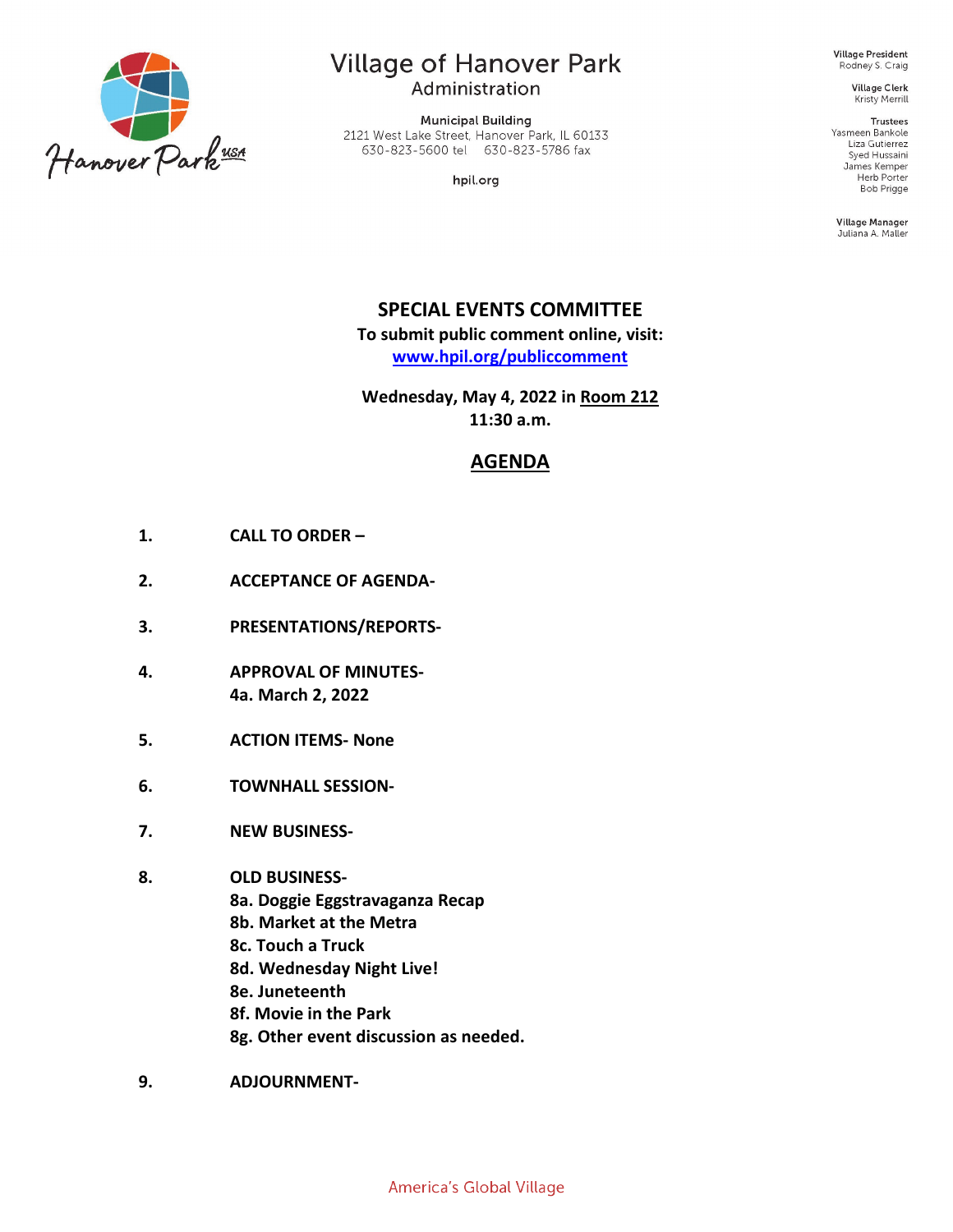

# **Village of Hanover Park**

Administration

**Municipal Building** 2121 West Lake Street, Hanover Park, IL 60133 630-823-5600 tel 630-823-5786 fax

hpil.org

**Village President** Rodney S. Craig

**Village Clerk** Kristy Merrill

**Trustees** Yasmeen Bankole Liza Gutierrez Syed Hussaini James Kemper Herb Porter Bob Prigge

Village Manager Juliana A. Maller

### **SPECIAL EVENTS COMMITTEE**

**To submit public comment online, visit: [www.hpil.org/publiccomment](https://www.hpil.org/publiccomment)**

**Wednesday, March 2, 2022, in Room 212 11:30 a.m.**

### **MINUTES**

- **1. CALL TO ORDER –** *The meeting was called to order by Sherry Craig at 1132am.All committee members were present.*
- **2. ACCEPTANCE OF AGENDA- A** *motion was made by Laura Reilly to accept the agenda and the motion was seconded by Trustee Herb Porter. All were in favor.*
- **3. PRESENTATIONS/REPORTS-** *No reports or presentations*
- **4. APPROVAL OF MINUTES-** *Laura Reilly made motion to approve the November 3, 2021, minutes and the motion was seconded by Village Clerk Kristy Merrill. All were in favor.*
- **5. ACTION ITEMS-** *None*
- **6. TOWNHALL SESSION-** *None*

#### *7.* **NEW BUSINESS-**

**7a.** *Doggie Eggstravaganza- All preparations are done for the event accept filling the eggs with dog treats. Members of the committee volunteered to fill eggs prior to the event.*

**7b. Trollies for Holiday Lights-** *Sherry Craig will check on the cost of the trolleys for the Halloween event.*

**7c. Movie in the Park selection-** *Discussion was held on movie selection and the following lineup was given priority for selection.* 

• *June- East Harbor Park- Sing 2*